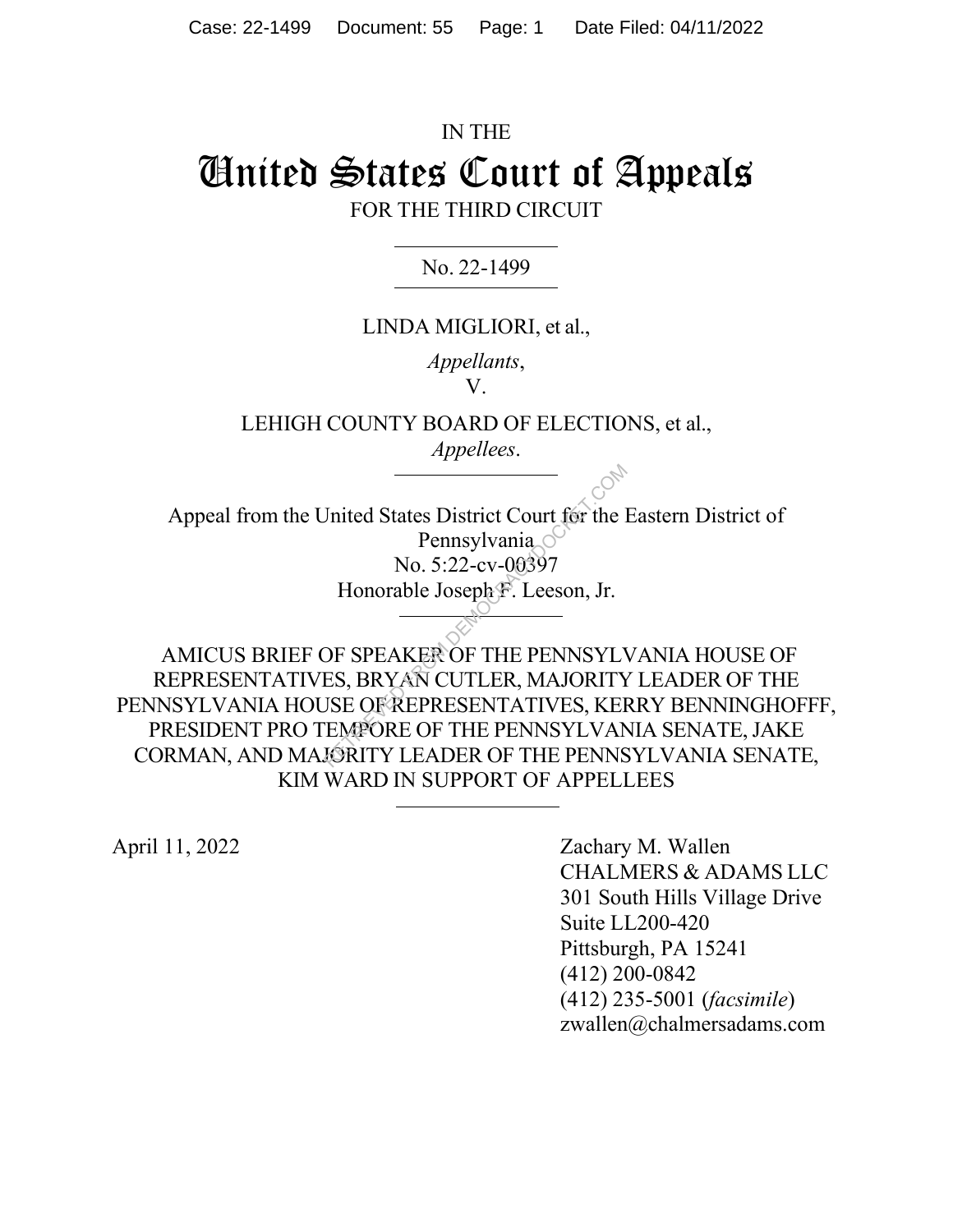# **TABLE OF CONTENTS**

| $\overline{I}$ . | THE LEGISLATIVE HISTORY OF THE STATUTES IN QUESTION<br>DEMONSTRATES A CLEAR COMMITMENT BY THE GENERAL<br>ASSEMBLY TO FREE, EQUAL, AND FAIR ELECTIONS 4 |
|------------------|--------------------------------------------------------------------------------------------------------------------------------------------------------|
| II.              | THE REQUIREMENT TO DATE AND SIGN ABSENTEE AND<br>MAIL-IN BALLOTS SERVES A CLEAR PURPOSE AS A PART OF<br>THE GENERAL ASSEMBLY'S COMPREHENSIVE ELECTION  |
| III.             | THE STATUTES DO NOT VIOLATE THE MATERIALITY<br>PROVISION $\frac{1}{2}$                                                                                 |
|                  | CONCLUSION                                                                                                                                             |
|                  | <b>COMBINED CERTIFICATIONS</b>                                                                                                                         |
|                  | <b>CERTIFICATE OF SERVICE</b>                                                                                                                          |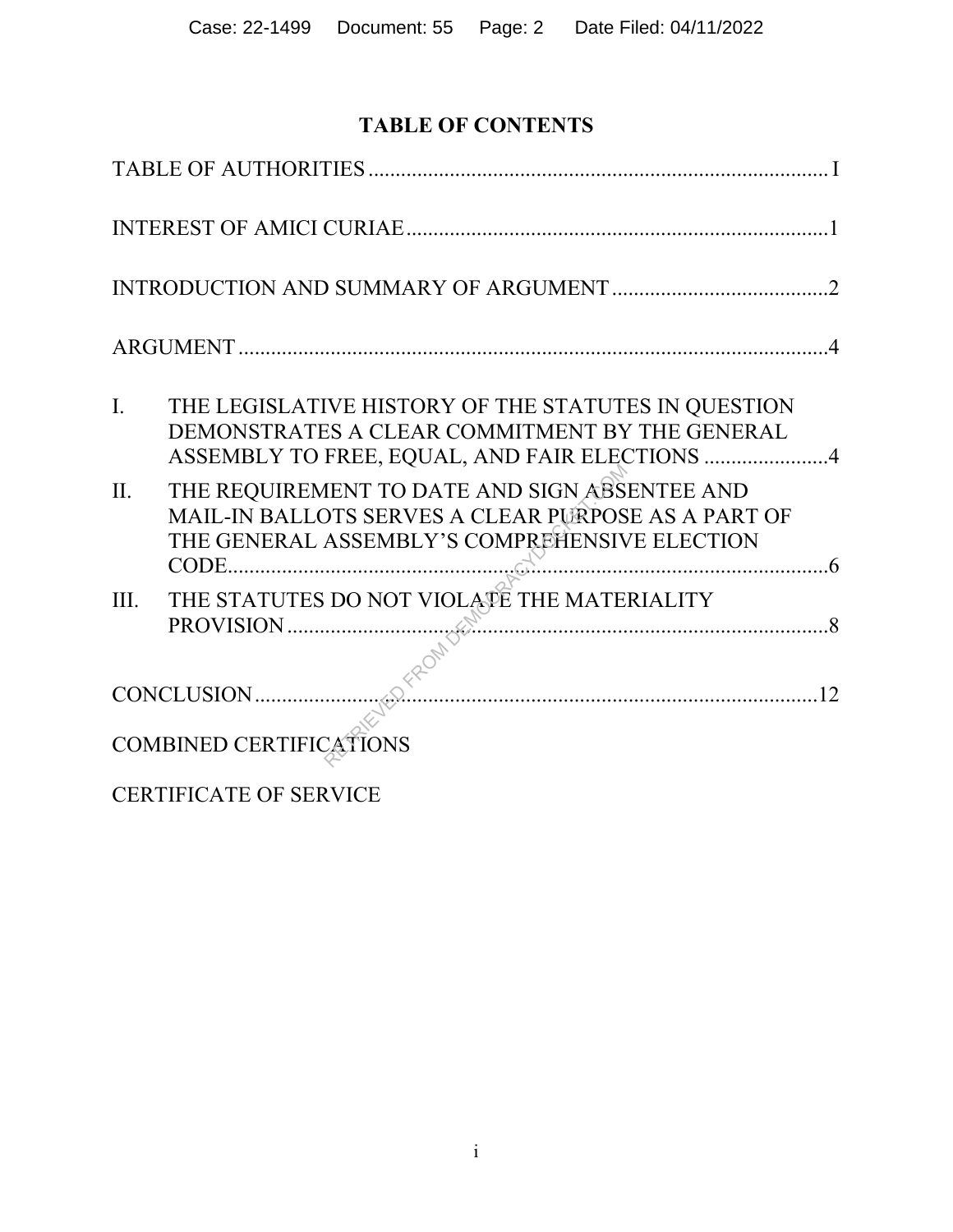# **TABLE OF AUTHORITIES**

| <b>Cases</b>                                                                                                                           |
|----------------------------------------------------------------------------------------------------------------------------------------|
|                                                                                                                                        |
|                                                                                                                                        |
|                                                                                                                                        |
| Donald J. Trump for President, Inc. v. Boockvar,                                                                                       |
|                                                                                                                                        |
| Green Party of Pa. v. Aichele, 89 F. Supp. 3d 723 (E.D. Pa. 2015)11                                                                    |
| Griffin v. Roupas, 385 F.3d 1128 (7th Cir. 2004).                                                                                      |
| In re 2,349 Ballots in 2020 General Elections<br>241 A.3d 694 (Pa. Commw. Ct. 2020)                                                    |
| In re Canvass of Absentee & Mail-in Ballots of Nov. 3, 2020 General Election,                                                          |
| McKay v. Altobello., CIVII. ACTION NO. 96-3458 SECTION: E/4,                                                                           |
|                                                                                                                                        |
| Ritter v. Lehigh Cty. Bd. of Elections, No. 1322 C.D. 2021,<br>2022 Pa. Commw. Unpub. LEXIS 1 (Pa. Commw. Ct. Jan. 3, 2022)  6, 11, 12 |
|                                                                                                                                        |
|                                                                                                                                        |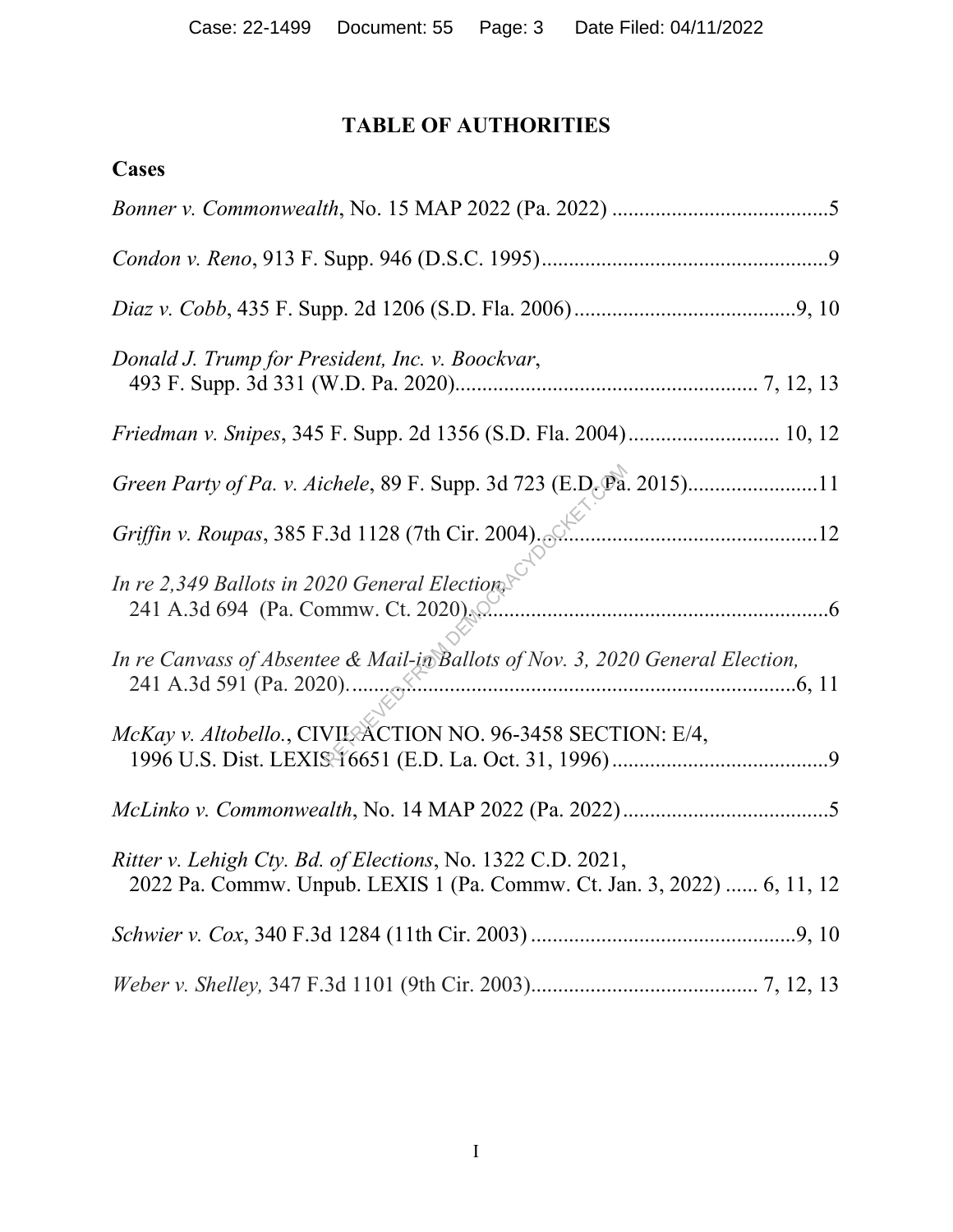# **Constitutional and Statutory Authorities**

Let No. 37, Session of 1963, Pub. L. No. 707 § 23. 2. 2. 2. 2. 2. 2. 2. 4. 4. 5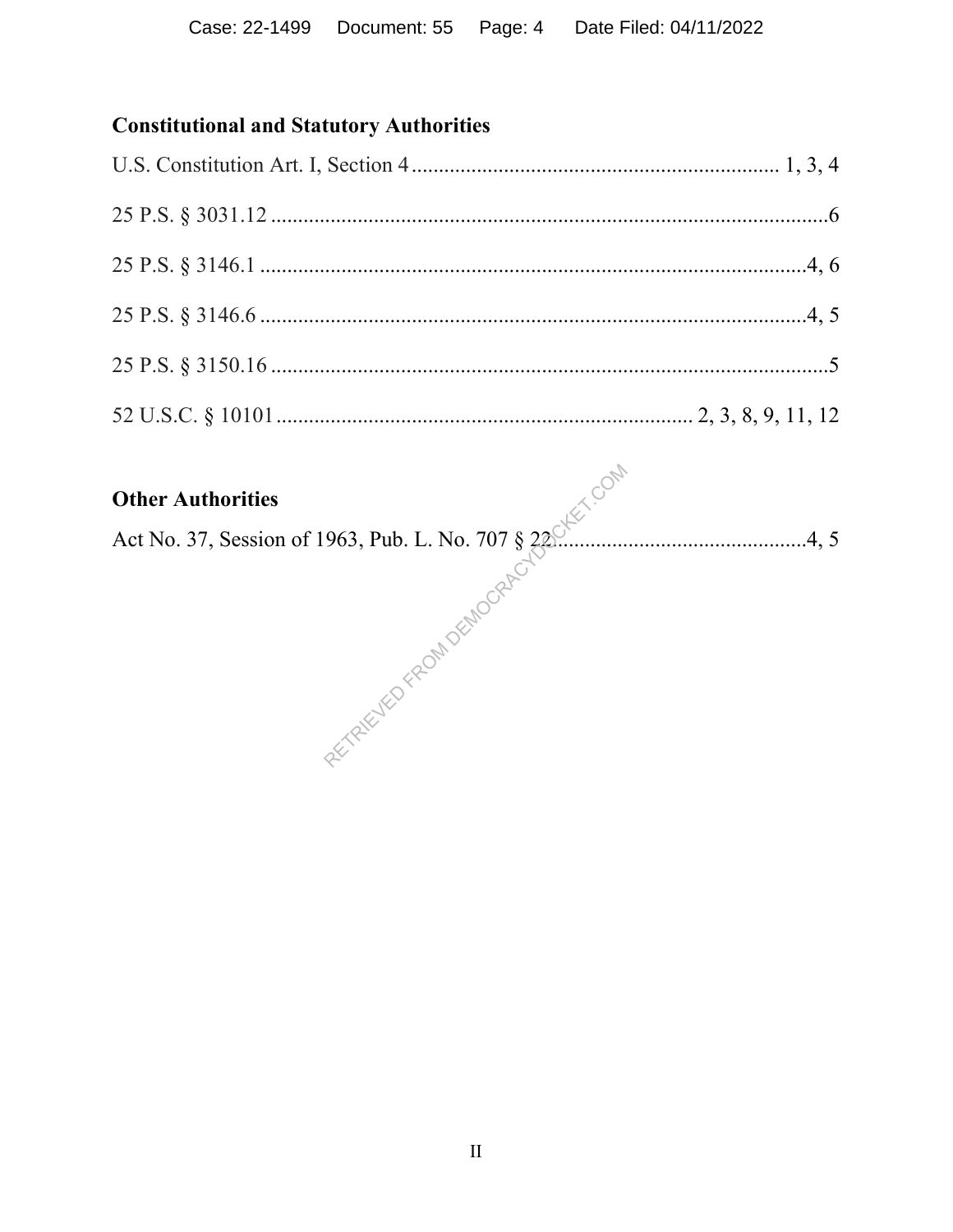#### **INTEREST OF AMICI CURIAE1**

Bryan Cutler, Speaker of the Pennsylvania House of Representatives; Kerry Benninghoff, Majority Leader of the Pennsylvania House of Representatives; Jake Corman, President Pro Tempore of the Pennsylvania Senate; and Kim Ward, Majority Leader of the Pennsylvania Senate, bring this brief as *Amici Curiae* in support of their authority as leaders of a state legislative body under the U.S. Constitution. The Pennsylvania Senate and the Pennsylvania House of Representatives together comprise the General Assembly of the Commonwealth of Pennsylvania (the "General Assembly"), which, as the state legislature of Pennsylvania, is given authority to prescribe the "Times, Places, and Manner of holding elections" by Article I, § 4, cl. 1 of the U.S. Constitution. eneral Assembly"), which, as the authority to prescribe the "Times,<br>ticle I, § 4, cl. 1 of the U.S. Constituted leave to participate as *amici cura*<br>ticipated as *amici curiae* in the

*Amici* were granted leave to participate as *amici curiae* by the District Court (JA628), and also participated as *amici curiae* in the related action in the Commonwealth Court of Pennsylvania.

*Amici* present the following arguments in support of upholding the judgment of the court below and respectfully request they be heard in support of the General Assembly's authority to enact election regulations pursuant to the U.S. Constitution's plain text. Because the issues raised in this action directly pertain to

<sup>&</sup>lt;sup>1</sup> No party's counsel authored this brief in whole or in part, and no one other than *Amici* and their counsel contributed money to fund the brief's preparation or submission.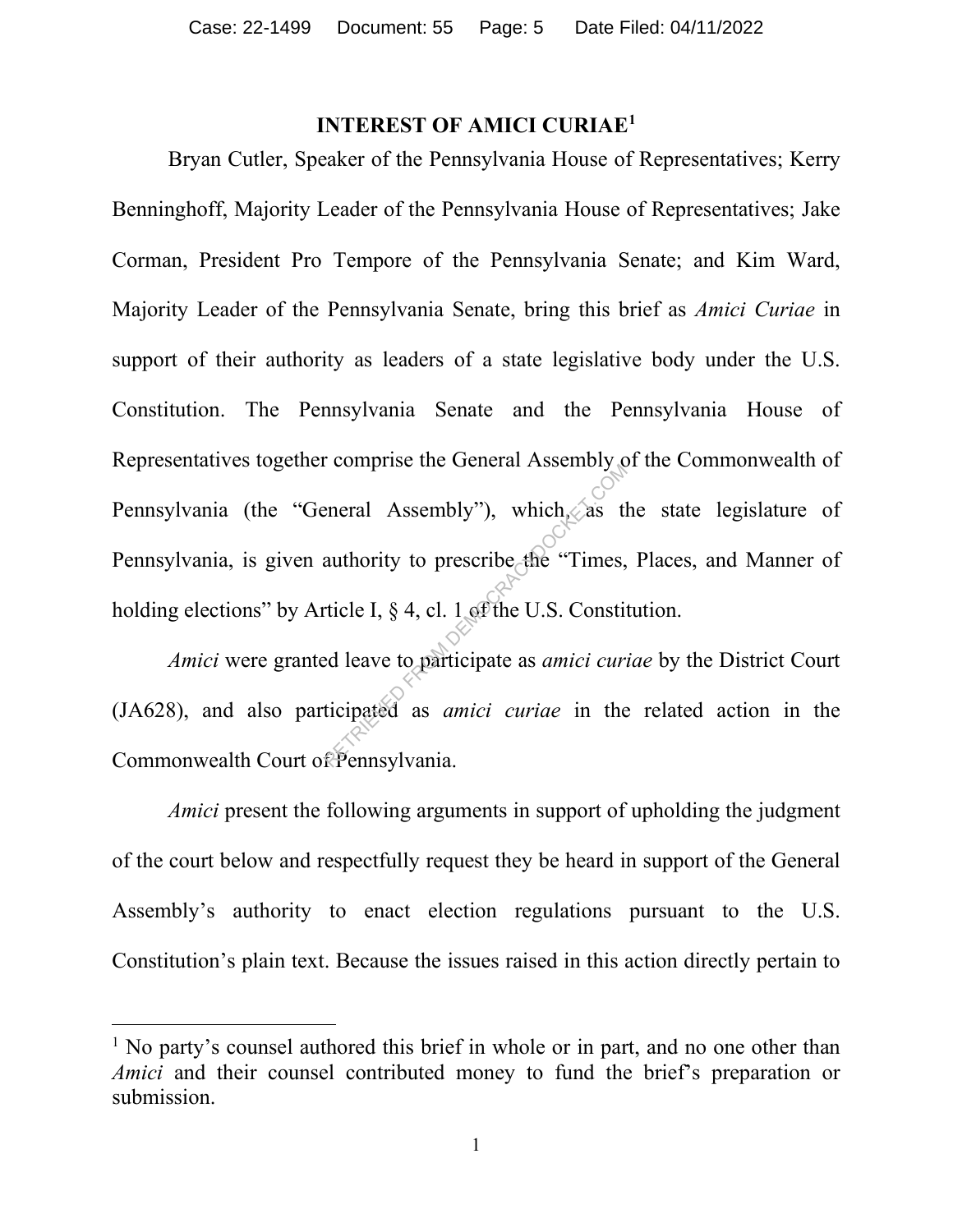the General Assembly's power under the U.S. Constitution, *Amici* have a significant interest in this case.

#### **INTRODUCTION AND SUMMARY OF ARGUMENT**

As Judge Leeson concluded, the District "Court did not find the question of the existence of a private right of action to be particularly close. Rather, this Court found that the text of the statute, its structure, and its legislative history, all suggested that Congress did not intend to create a private right of action." JA829 (opinion denying injunction pending appeal). Indeed, based on the well-considered opinion by Judge Leeson, the controlling case law, and the persuasive briefs submitted by the Appellees, *Amici* believe there are significant reasons for the decision of the District Court to be upheld on procedural grounds alone. *Amici* respectfully submit this *Amici Curiae* brief to offer context for the challenged provisions should this Court need to decide this case on the merits. Imag appear). Indeed, based on the<br>persual photon and the persual<br>elieve there are significant reasons<br>eld on procedural grounds alone. A<br>to offer context for the challenges<br>s case on the merits.

In the death rattle of a case that has been litigated and re-litigated for almost half a year since the 2021 General Election, Appellants have abandoned all of their previous claims except that the statutory provision in question allegedly violates the Materiality Provision of the Voting Rights Act ("VRA"). This strategic choice to abandon their constitutional challenges is telling, as it demonstrates that the statutes in question cannot be construed to be an undue burden on the right to vote, the very conclusion reached by Judge Leeson in the District Court. Instead, this Court is left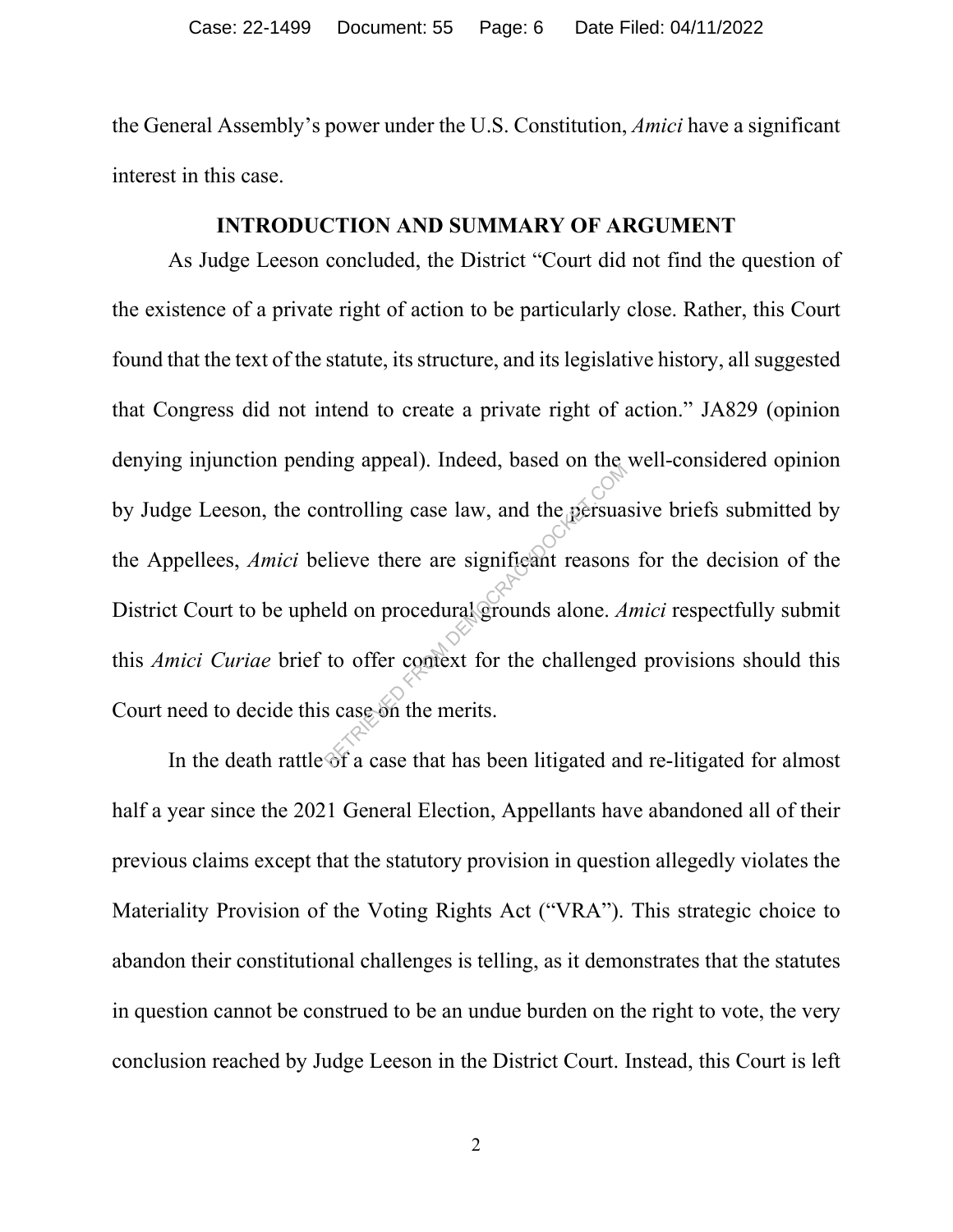with Appellants' remaining claim: that this Court should substitute Appellants' opinions on election administration policy for those of the democratically elected General Assembly, notwithstanding the constitutional violence that would result.

The Elections Clause of Article I, § IV of the U.S. Constitution delegates to state legislatures in the first instance, and Congress in the second, the authority to enact regulations for federal elections. Pursuant to these constitutional powers, the General Assembly has adopted a comprehensive election framework to govern the Commonwealth's elections.

Here, pursuant to the grant of authority under the Elections Clause, the General Assembly unambiguously mandated that mail-in ballots' envelopes must bear the date on which the voter signed the voter declaration. Despite Appellants' claims to the contrary, this statutory requirement does not violate the Materiality Provision of the Voting Rights Act. The grant of authority under the updated flat mail-in the voter signed the voter declarations this statutory requirement does no

Appellants' arguments concerning the Materiality Provision can be quickly discarded, since they lack a private right of action to advance their claims. Even if, *arguendo*, this Court needs to consider the merits of Appellants' claims, the Materiality Provision governs discriminatory tactics preventing voter registration. The statutory provision at issue in the present case is neither discriminatory nor does it relate to voter registration.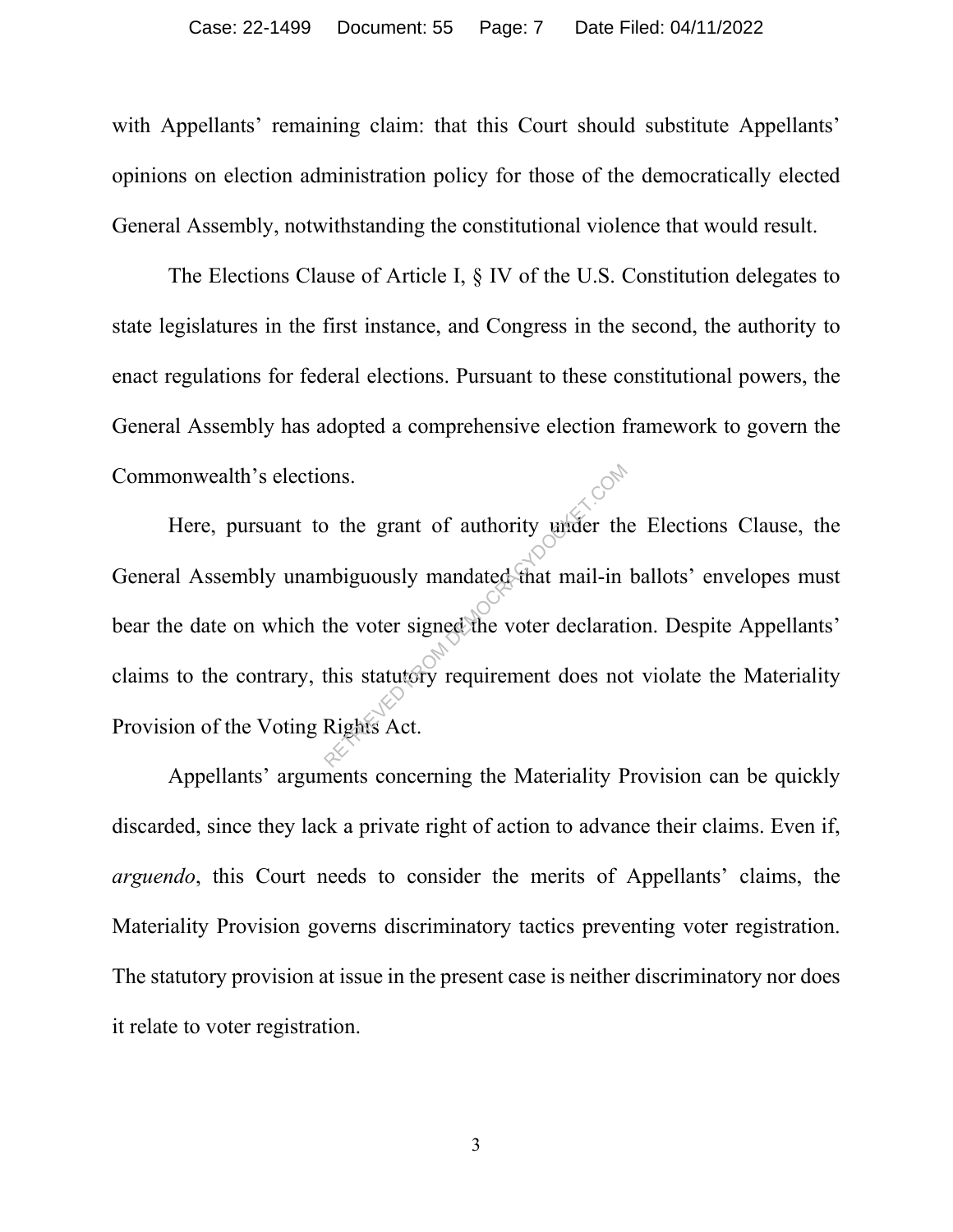As such, Appellants' appeal necessarily fails and should be denied, and the decision of the District Court should be affirmed.

#### **ARGUMENT**

# **I. The Legislative History of the Statutes in Question Demonstrates a Clear Commitment by the General Assembly to Free, Equal, and Fair Elections**

In the present case, the challenged statutory provisions are straightforward sections of the Election Code implemented by the General Assembly pursuant to its constitutional powers under the Elections Clause of Article I, § IV of the U.S. Constitution. By the plain meaning of both the Election Code and the decisions of Pennsylvania courts, it is unequivocal that Pennsylvania law requires both a signature and date on a legally cast mail-in ballot. in meaning of both the Election Comparent is unequivocal that Pennsylvan egally cast mail-indefinited.<br>egally cast mail-indefinited to m absentee voting was limited to m he general public in 1963. See Act (amending Section

While originally absentee voting was limited to military voters, absentee voting was extended to the general public in 1963. *See* Act No. 37, Session of 1963, Pub. L. No. 707, § 22 (amending Section 1306 of the Election Code (25 P.S. § 3146.6) to apply beyond military voters). Even then, Pennsylvania law only allowed absentee voting by those with a statutorily defined excuse to do so, such as physical disability or absence from their municipality on Election Day. *See* 25 P.S. § 3146.1. For someone to vote absentee, the voter would have had to provide a permissible reason to do so, and the voter would have been provided with an absentee ballot that would have had to be returned by the voter no later than 5:00 p.m. on the Friday before the election. *Id*.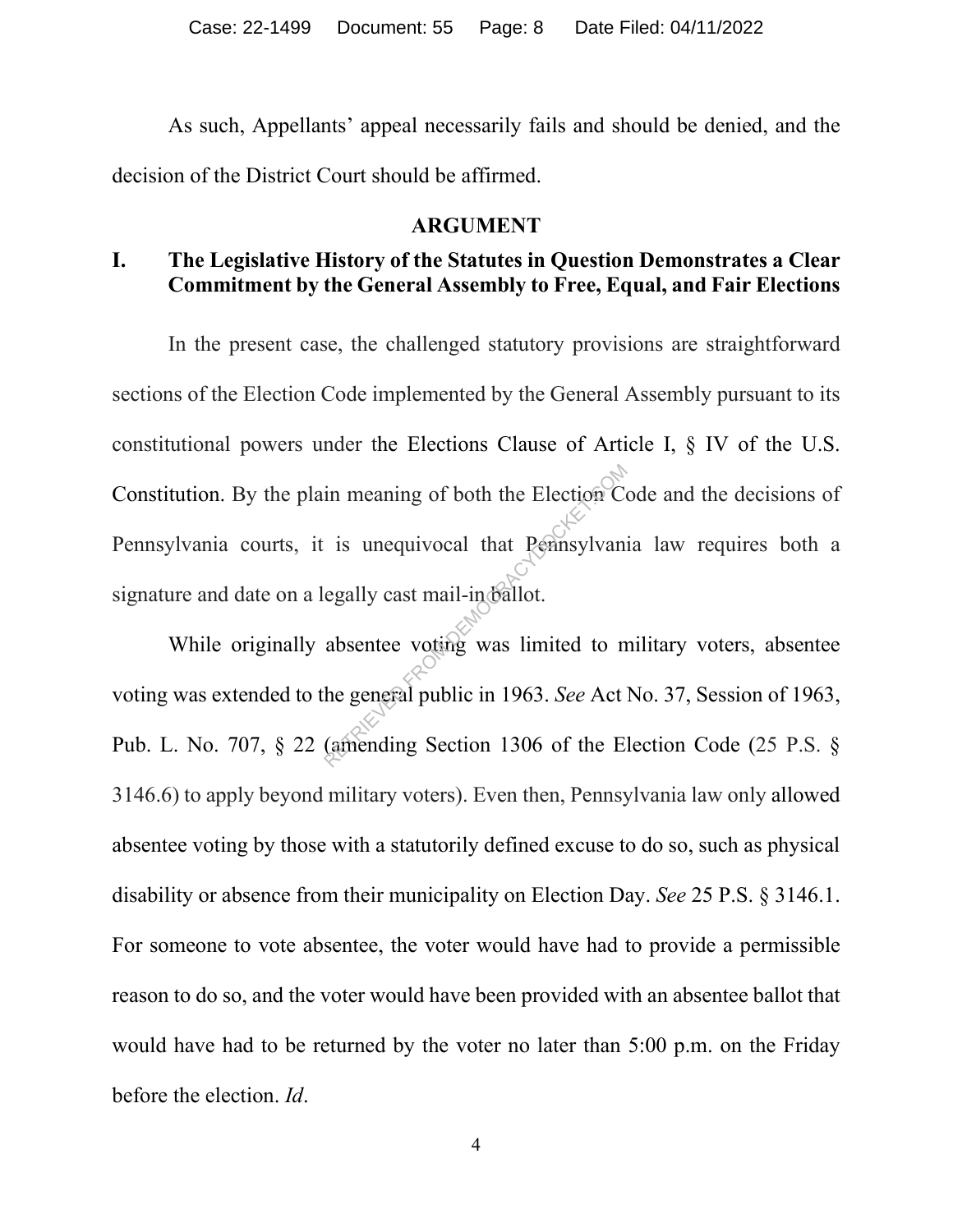Since that 1963 enactment, the procedure for marking an absentee ballot has

remained constant. A Pennsylvania absentee voter, after marking his or her ballot,

shall:

then fold the ballot, enclose and securely seal the same in the envelope on which is printed, stamped or endorsed 'Official Election Ballot.' This envelope shall then be placed in the second one, on which is printed the form of declaration of the elector, and the address of the elector's county board of election and the local election district of the elector. **The elector** *shall* **then fill out, date and sign the declaration printed on such envelope**. Such envelope shall then be securely sealed and the elector shall send same by mail, postage prepaid, except where franked, or deliver it in person to said county board of election.

25 P.S. § 3146.6(a)(emphasis added); *see also* Act No. 37, Session of 1963,

Pub. L. No. 707, § 22 (amending Section 1306 of the Election Code (25 P.S. § 3146.6) to apply beyond military voters) ("The elector shall then fill out, date[,] and sign the declaration printed on such envelope."). r it in person to said county board a)(emphasis added); see also Act 1<br>(amending Section 1306 of the E<br>military voters).<br>The elector shall<br>ted on such envelope.").<br>Conternal Assembly expanded the a

In 2019, when the General Assembly expanded the ability to vote by mail by creating a new category of "no excuse" mail-in voting through Act 77<sup>2</sup>, that identical procedure of filling out, dating, and signing the envelope was applied to mail-in voters. *See* 25 P.S. § 3150.16(a).

 $2$  Act 77, itself, is currently the subject of litigation pending in the Supreme Court of Pennsylvania. *See McLinko v. Commonwealth*, No. 14 MAP 2022 (Pa. 2022); *Bonner v. Commonwealth*, No. 15 MAP 2022 (Pa. 2022).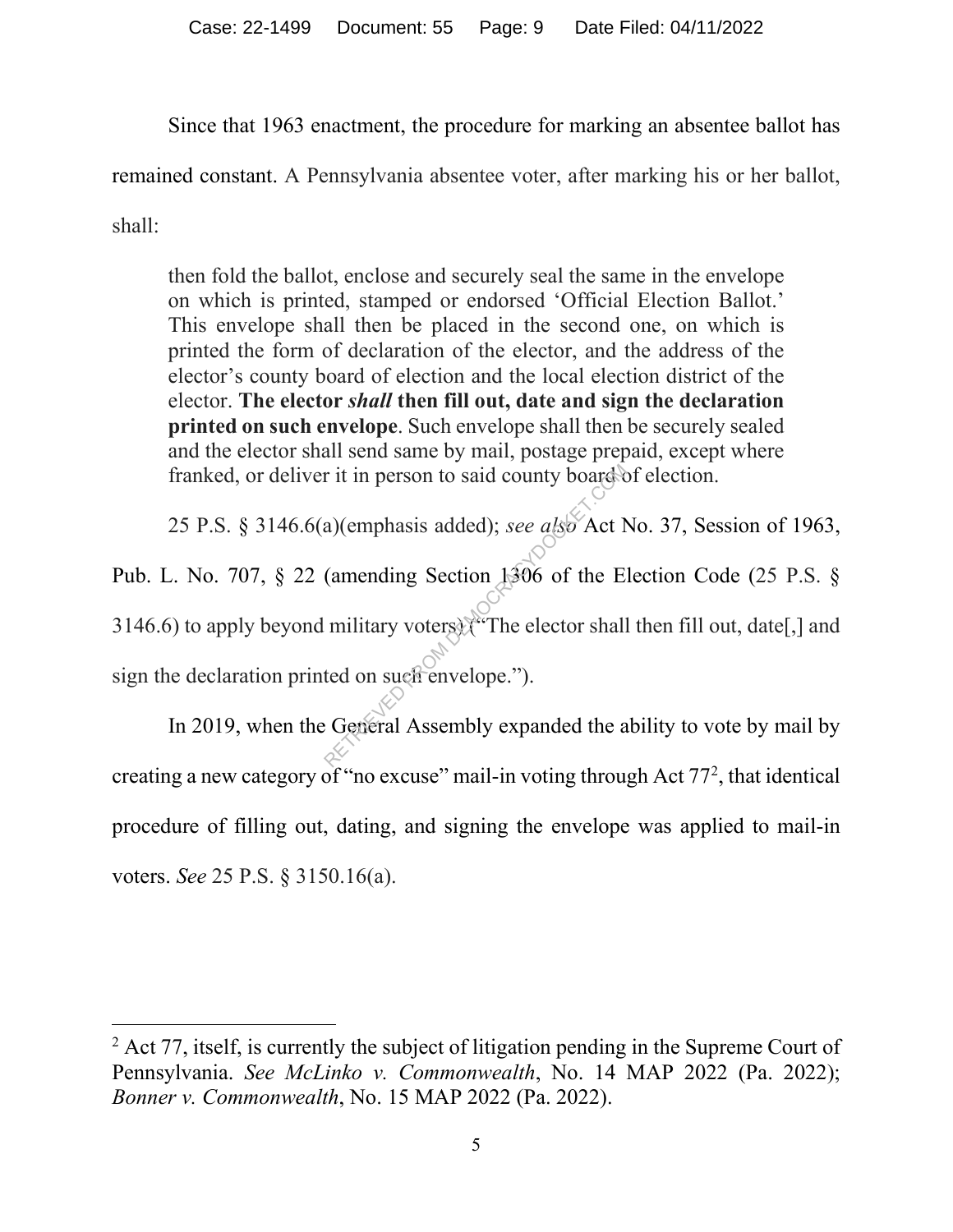Moreover, the traditional voting options remain available—voters may still choose to request an absentee ballot if they have a statutorily permitted reason for doing so, or vote in-person on Election Day. *See* 25 P.S. § 3146.1; 25 P.S. § 3031.12.

# **II. The Requirement to Date and Sign Absentee and Mail-In Ballots Serves a Clear Purpose as a Part of the General Assembly's Comprehensive Election Code**

The requirement that electors date and sign their absentee or mail-in ballot return envelope serves a variety of important election administration purposes. "The date on the ballot envelope provides proof of when the 'elector actually executed the ballot in full, ensuring their desire to cast it in lieu of appearing in person at a polling place. The presence of the date also establishes a point in time against which to measure the elector's eligibility to cast the ballot[.]' The date also ensures the elector completed the ballot within the proper time frame and prevents the tabulation of potentially fraudulent back-dated votes." *In re Canvass of Nov. 3, 2020 Gen. Election*, 241 A.3d at 1079 (Dougherty, J., concurring and dissenting) (*quoting In re 2,349 Ballots in the 2020 Gen. Election*, 241 A.3d 694 (Pa. Commw. Ct. 2020) (memorandum); *Ritter v. Lehigh Cty. Bd. of Elections*, No. 1322 C.D. 2021, 2022 Pa. Commw. Unpub. LEXIS 1, at \*10-11 (Pa. Commw. Ct. Jan. 3, 2022) (same). pe provides proof of when the electric damp<br>pe provides proof of when the electric eir desire to cast it in lieu of appear<br>the date also establishes a point is<br>gibility to cast the ballot[.] The date<br>thin the proper time f

Judge Leeson reached the same conclusion in his own analysis in this case, holding that these statutory provisions serve "an important public interest in the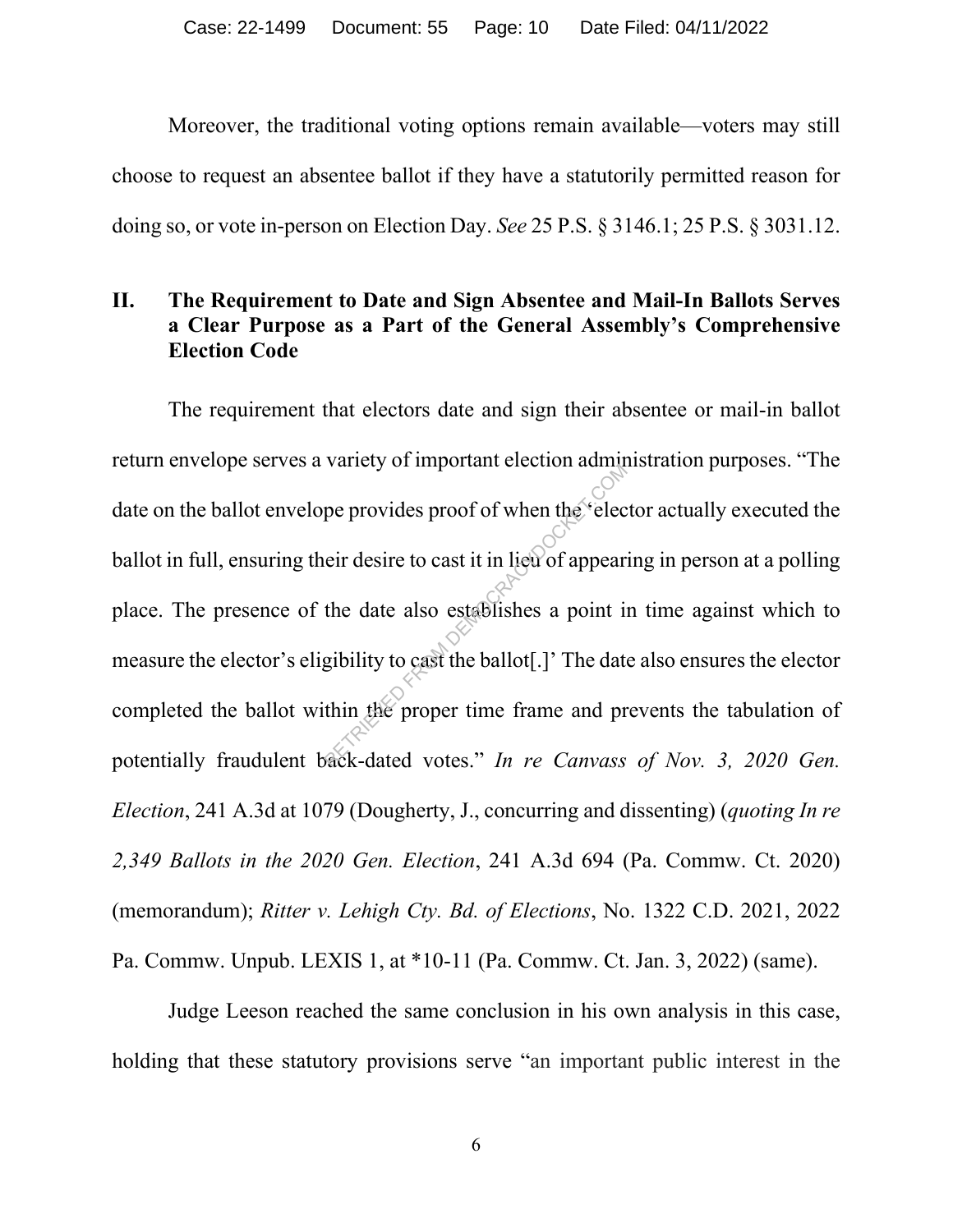integrity of an election process that ensures fair, efficient, and fraud-free elections is

served by compliance with the statute mandating the handwritten date requirement."

JA32-33. As Judge Leeson further observed:

An elector's compliance with the signature and date requirement is an important guard against fraud. Where an elector fully complies with the instructions on the outer envelope, the electoral authorities conducting the election can be assured of the date on which the ballot was executed. Where, however, the outer envelope remains undated, the possibility for fraud is heightened, as individuals who come in contact with that outer envelope may, post hoc, fill in a date that is not representative of the date on which the ballot was executed.

JA32.

As the District Court for the Western District of Pennsylvania similarly concluded, "the Pennsylvania legislature 'weigh[ed] the pros and cons,' and adopted a broader system of 'no excuse' mail-in voting as part of the Commonwealth's Election Code." *Donald J. Trump for President, Inc.*, 493 F. Supp. 3d 331, 395 (W.D. Pa. 2020) (*citing Weber v. Shelley*, 347 F.3d 1101, 1107 (9th Cir. 2003)). "And the key point is that the legislature made that judgment in the context of erecting a broader election scheme that authorizes other forms of voting and has many . . . safeguards in place to catch or deter fraud and other illegal voting practices." *Id*. at 396. "In this larger context, the Court cannot say that the balance Pennsylvania struck across the Election Code was unreasonable, illegitimate, or otherwise not 'sufficiently weighty to justify . . .'" *Id*. Court for the Western District of<br>vania legislature 'weigh[ed] the pro<br>o excuse' mail-in voting as part of<br>*d J. Trump for President, Inc.*, 49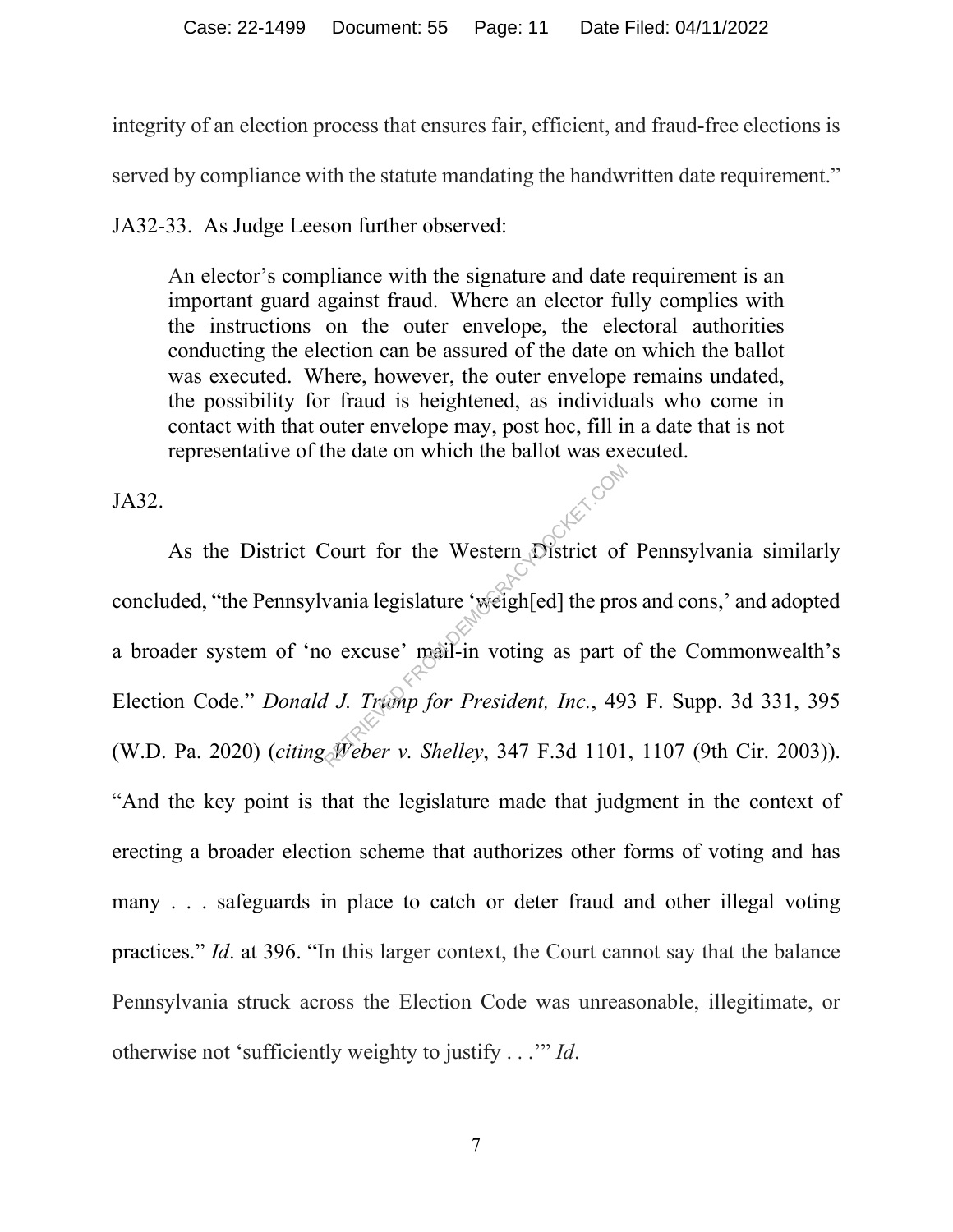Therefore, given the General Assembly's constitutional power to prescribe the time, place, and manner of the Commonwealth's elections, the clear legislative mandate of what is required of the elector, and the election-administration purposes of the statute, the statute in question must be upheld in the present case.

#### **III. The Statutes Do Not Violate the Materiality Provision**

Appellants incorrectly seek relief under the Materiality Provision of the Voting Rights Act, a civil rights statute dealing with discrimination pertaining to voter registration that has no applicability to a non-discriminatory election administration statute.

As determined by Judge Leeson, Appellants "lack the capacity to bring suit under § 10101." JA33. In his carefully considered opinion, Judge Leeson "reviewed the text of the statute, the structure of its provisions, and the legislative history  $\dots$ [and] conclude<sup>[d]</sup> that Congress did not intend to provide a private remedy for the vindication of the personal rights contained in § 10101." JA30. The statute dealing with disease.<br>
In this carefully considered opinion,<br>
RETRIEVED FROM DEMOCRACY COMPOSED.<br>
This carefully considered opinion,<br>
The structure of its provisions, and the structure of its provisions, and th

As such, this appeal necessarily fails on procedural grounds. But even should this Court need to address the merits of Appellants' claims, the Materiality Provision has no application to the matters at hand.

Pursuant to 52 U.S.C. § 10101(a)(2), "[n]o person acting under color of law shall . . . deny the right of any individual to vote in any election because of an error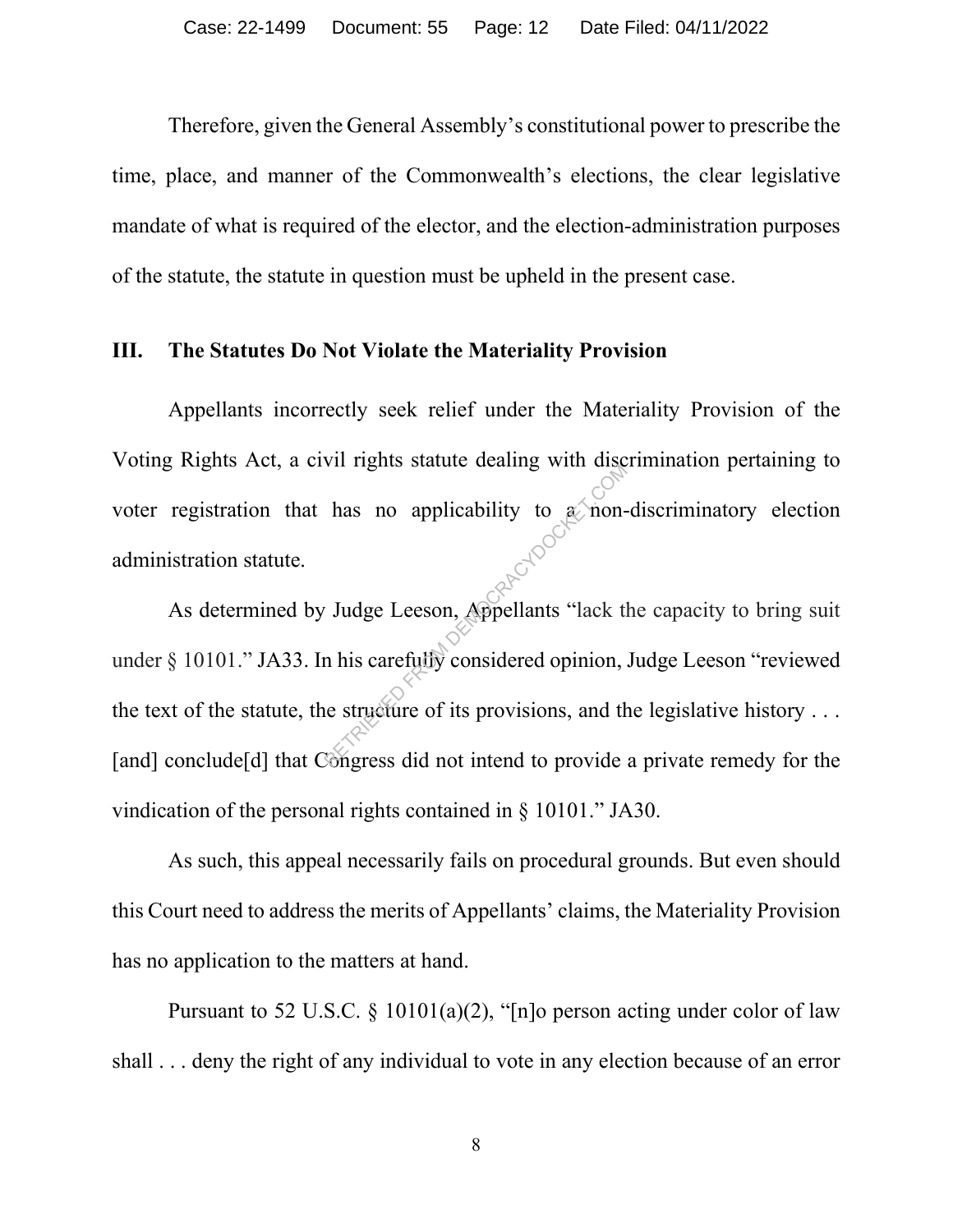or omission on any record or paper relating to any application, registration, or other act requisite to voting, if such error or omission is not material in determining whether such individual is qualified under State law to vote in such election." (emphasis added).

Also known as the "materiality provision" of the Voting Rights Act ("VRA"), this "provision was intended to address the practice of requiring unnecessary information for **voter registration** with the intent that such requirements would increase the number of errors or omissions on the application forms, thus providing an excuse to disqualify potential voters." *Schwier v. Cox*, 340 F.3d 1284, 1294 (11th Cir. 2003) (emphasis added). "This [provision] was necessary to sweep away such tactics as disqualifying an applicant who failed to list the exact number of months and days in his age." *Condon v. Reno*, 913 F. Supp. 946, 950 (D.S.C. 1995). It is "an anti-discrimination statute. designed to eliminate discriminatory practices of registrars through arbitrary enforcement of registration requirements, and it did not address the intentional refusal to provide required information." *McKay v. Altobello*, CIVIL ACTION NO. 96-3458 SECTION: E/4, 1996 U.S. Dist. LEXIS 16651, at \*1 (E.D. La. Oct. 31, 1996). Priori or omissions on the application<br>
sotential voters." *Schwier*  $v_c$  Cox, 34<br>
ded). "This [provision] was necess<br>
an applicant who failed to list the<br>
mdon v. Reno, 913 F. Supp. 946, 95<br>
ute Sesigned to eliminate dis

"There are two types of non-material omissions possible under the VRA: 1) failure to provide information, such as race or social security number, that is not directly relevant to the question of eligibility; and 2) failure to follow needlessly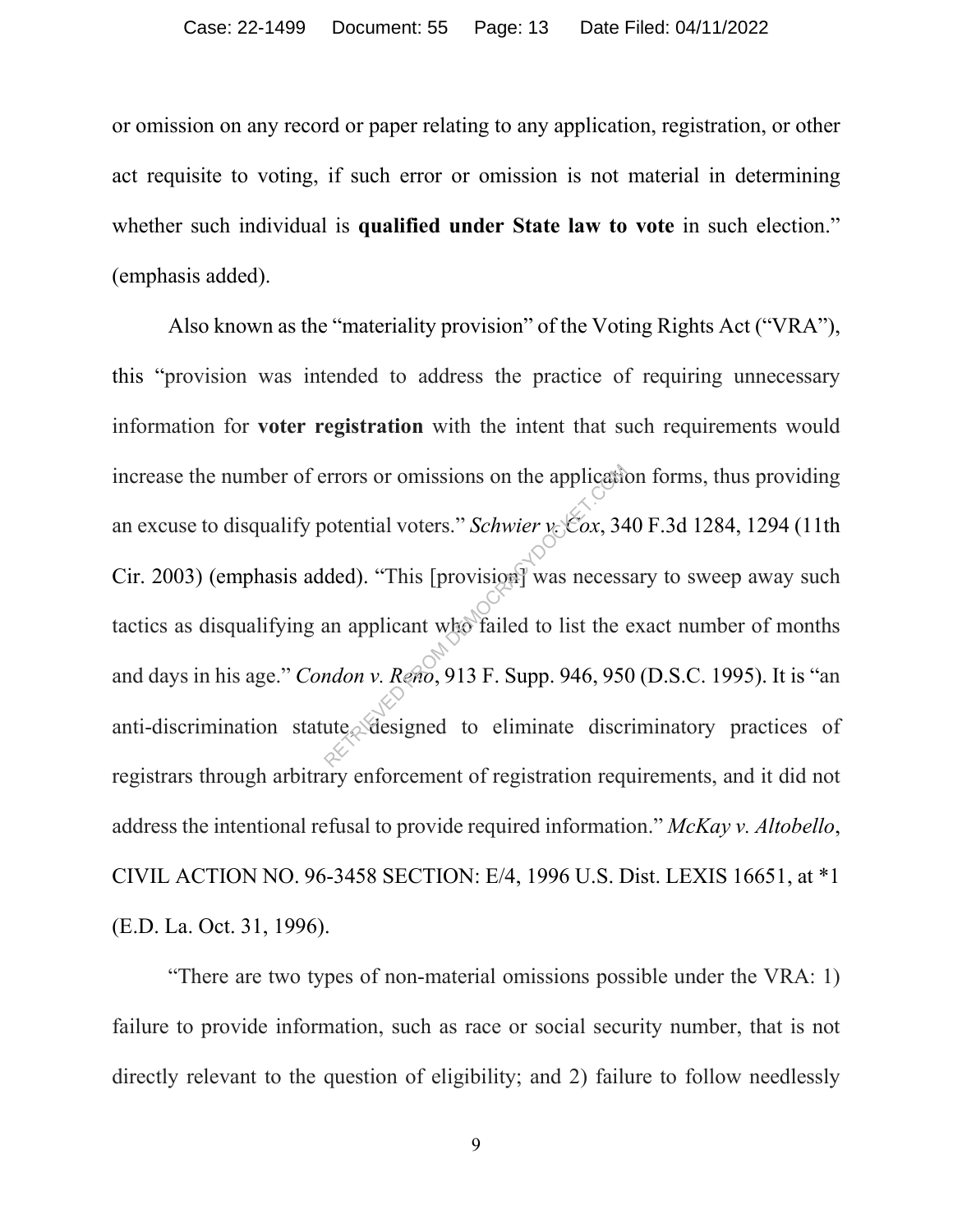technical instructions, such as the color of ink to use in filling out the form." *Diaz v. Cobb*, 435 F. Supp. 2d 1206, 1213 (S.D. Fla. 2006).

Said statutory "section . . . provides specifically for protections against denials based on errors or omissions on 'records or papers' that are immaterial to the determination of an individual's qualification to vote." *Friedman v. Snipes*, 345 F. Supp. 2d 1356, 1372 (S.D. Fla. 2004). Such "error and omission" . . . [must] pertain to determining eligibility to vote." *Id*.

Accordingly, the challenged statutory language in this case is far afield from the types of provisions that have been held to be violative of the Materiality Provision, as the date-and-sign statute has a clear administrative purpose, only constitutes a limited burden to all absentee and mail-in voters, and has no application to voter registration. *Compare Diaz*, 435 F.Supp. 2d at 1213; *see also Schwier v. Cox*, 439 F.3d 1285 (11<sup>th</sup> Cir. 2006) (affirming immateriality of statutory provision that required disclosure of social security numbers for purposes of the VRA when required disclosure of such information is *otherwise prohibited by federal law*). challenged statutory language in the statute that have been held to deviate<br>and-sign statute has a clear admit<br>den to all absentee and mail-in voter<br>ompare Diaz, 435 F.Supp. 2d at 12<br> $\frac{1}{2}$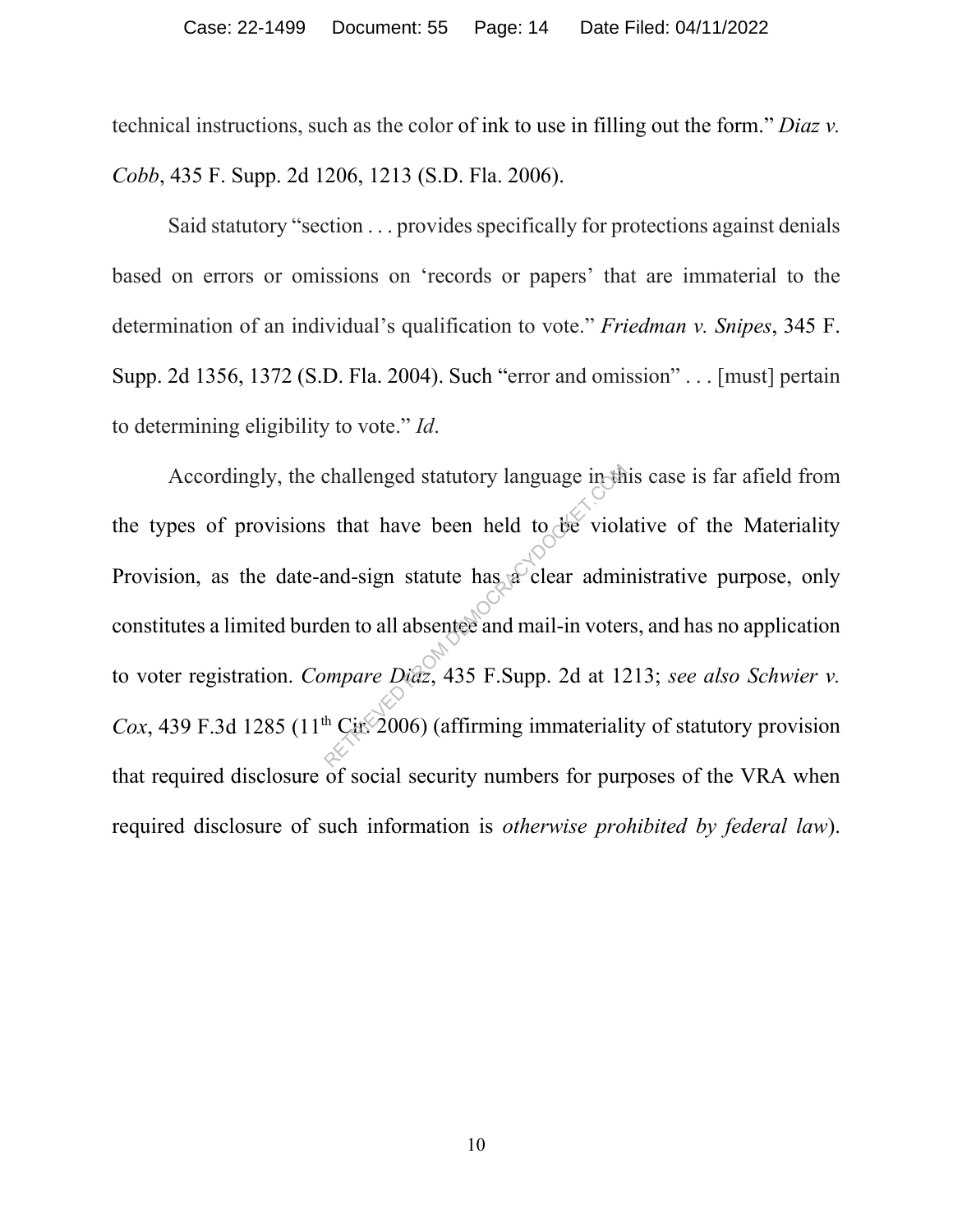Moreover, despite the longstanding enactment of the materiality provision, it has seldom been the subject of litigation in Pennsylvania state<sup>3</sup> or federal courts.<sup>4</sup>

Indeed, the Commonwealth Court dismissed this very challenge in January when it correctly concluded "that section  $10101(a)(2)(B)$  is inapplicable because section 1306-D(a) of the Election Code dictates the validity of a mail-in vote that has been cast by an elector who is otherwise qualified to vote, and does not, in any way, relate to the whether that elector has met the qualifications necessary to vote in the first place." *Ritter v. Lehigh Cty. Bd. Of Elections*, No. 1322 C.D. 2021, 2022

<sup>&</sup>lt;sup>3</sup> In the 2020 canvassing case, both the OAJC and the concurring opinion of Justice Wecht reference in footnotes a party's contention that certain provisions of the Election Code could potentially violate 52 U.S.C. § 10101(a)(2). *See In re Canvass of Nov. 3, 2020 Gen. Election*, 241 A.3d at fn. 5 (OAJC) and fn. 54 (Wecht, J., concurring). Neither opinion, however, gives countenance to this argument beyond noting it. Moreover, it would seem that a more natural reading of Justice Wecht's reference than that taken by the court below is that Justice Wecht believes that 52 U.S.C. § 10101(a)(2) *could be* implicated by *future* revisions to the Election Code by the General Assembly as he references it in a footnote to his expressed wish that "the General Assembly might clarify and streamline the form and function of the declaration, perhaps prescribing its form to advance clarity and uniformity across the Commonwealth." *Id*. at 1089 (Wecht, J., concurring). Indeed, in that same footnote, he makes this clear by stating: "… I certainly would expect the General Assembly to bear that binding provision [relating to section 10101(a)(2) of the Voting Rights Act] in mind when it reviews our Election Code." *Id*. Lehigh Cty. Bd. Of Elections, No.<br>  $\begin{array}{l}\n\hline\n\vdots\n\end{array}$  case, both the OAJC and the concentrations a party's contention that c<br>
entially violate 52 U.S.C. § 10101(<br>
lection, 241 ASd at fn. 5 (OAJC)<br>
mion, however, giv

<sup>&</sup>lt;sup>4</sup> Other than Judge Leeson's decision below, the 2020 canvassing case, and the state court litigation concerning the present case, *Amici Curiae* only identified one case where a court has ever addressed whether a Pennsylvania statute violated the provision in question. In *Green Party of Pennsylvania v. Aichele*, this Court rejected an argument that the Election Code's requirements for the nomination papers violated 52 U.S.C. § 10101. *See Green Party of Pa. v. Aichele*, 89 F.Supp. 3d 723, 753 (E.D. Pa. 2015).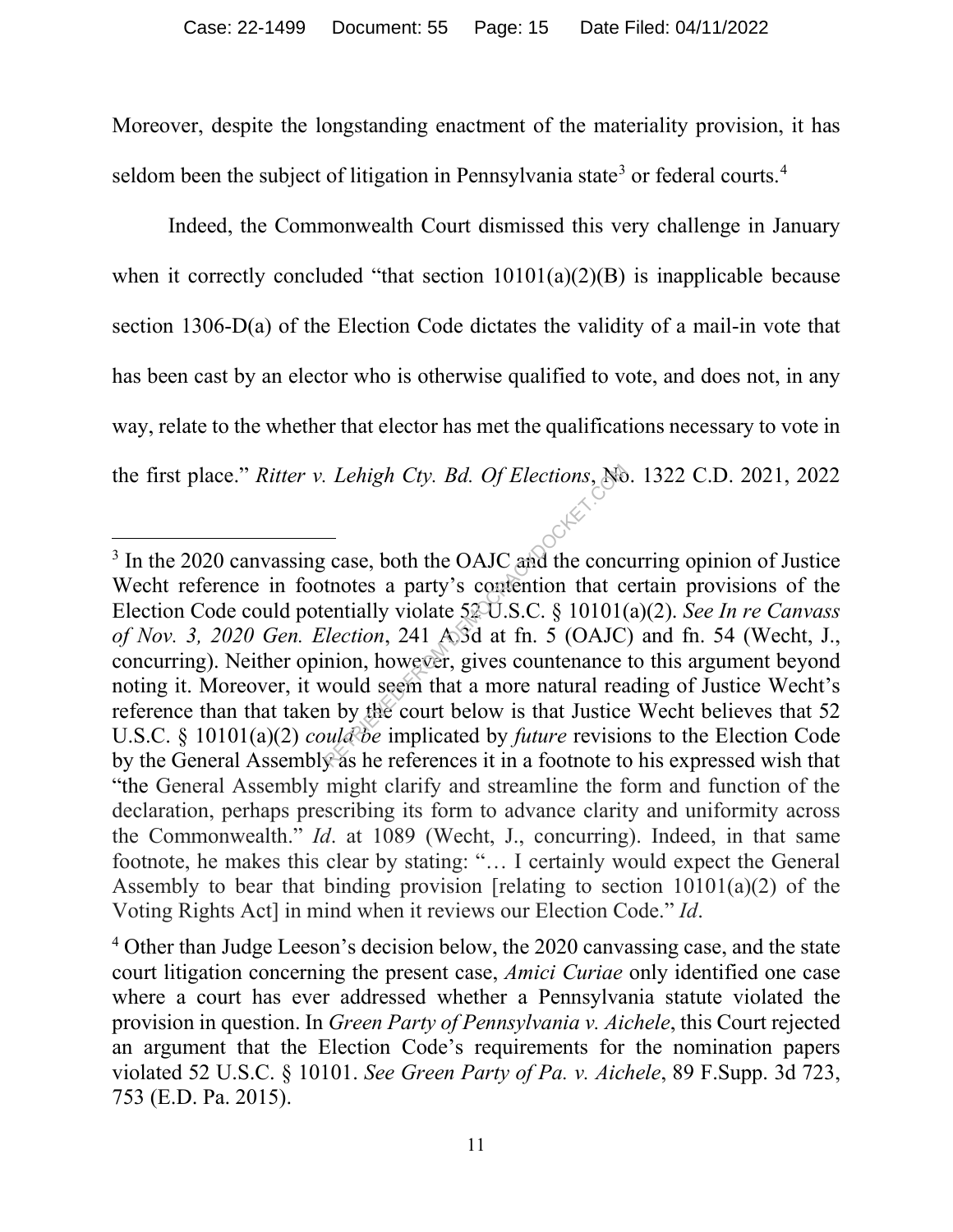Pa. Commw. Unpub. LEXIS 1, at \*26 (Pa. Commw. Ct. Jan. 3, 2022) (*citing Friedman v. Snipes*, 345 F.Supp.2d 1356, 1371 (S.D. Fla. 2004).

The Materiality Provision has never been held to invalidate a provision of the Pennsylvania Election Code and is completely inapplicable to the present circumstances. Accordingly, this Court should affirm the decision of the District Court.

### **CONCLUSION**

"The striking of the balance between discouraging fraud and other abuses and encouraging turnout is quintessentially a legislative judgment with which we judges should not interfere unless strongly convinced that the legislative judgment is grossly awry." *Griffin v. Roupas*, 385 F.3d 1128, 1131 (7th Cir. 2004). Here, the Court below rejected that argument and concluded that the statutory provisions in question serve "an important public interest in the integrity of an election process that ensures fair, efficient, and fraud-free elections is served by compliance with the statute mandating the handwritten date requirement." JA33. The balance between discouraging from discouraging from discouraging from discouraging the units strongly convinced that the extends that argument and concluded that the units of public interest in the integrit

Accordingly, *Amici Curiae* respectfully request that this Court uphold the General Assembly's constitutional power and responsibility as the Commonwealth's "democratically-elected representatives to weigh the pros and cons of various balloting systems." *Weber*, 347 F.3d at 1106. "In this larger context, the Court cannot say that the balance Pennsylvania struck across the Election Code was unreasonable,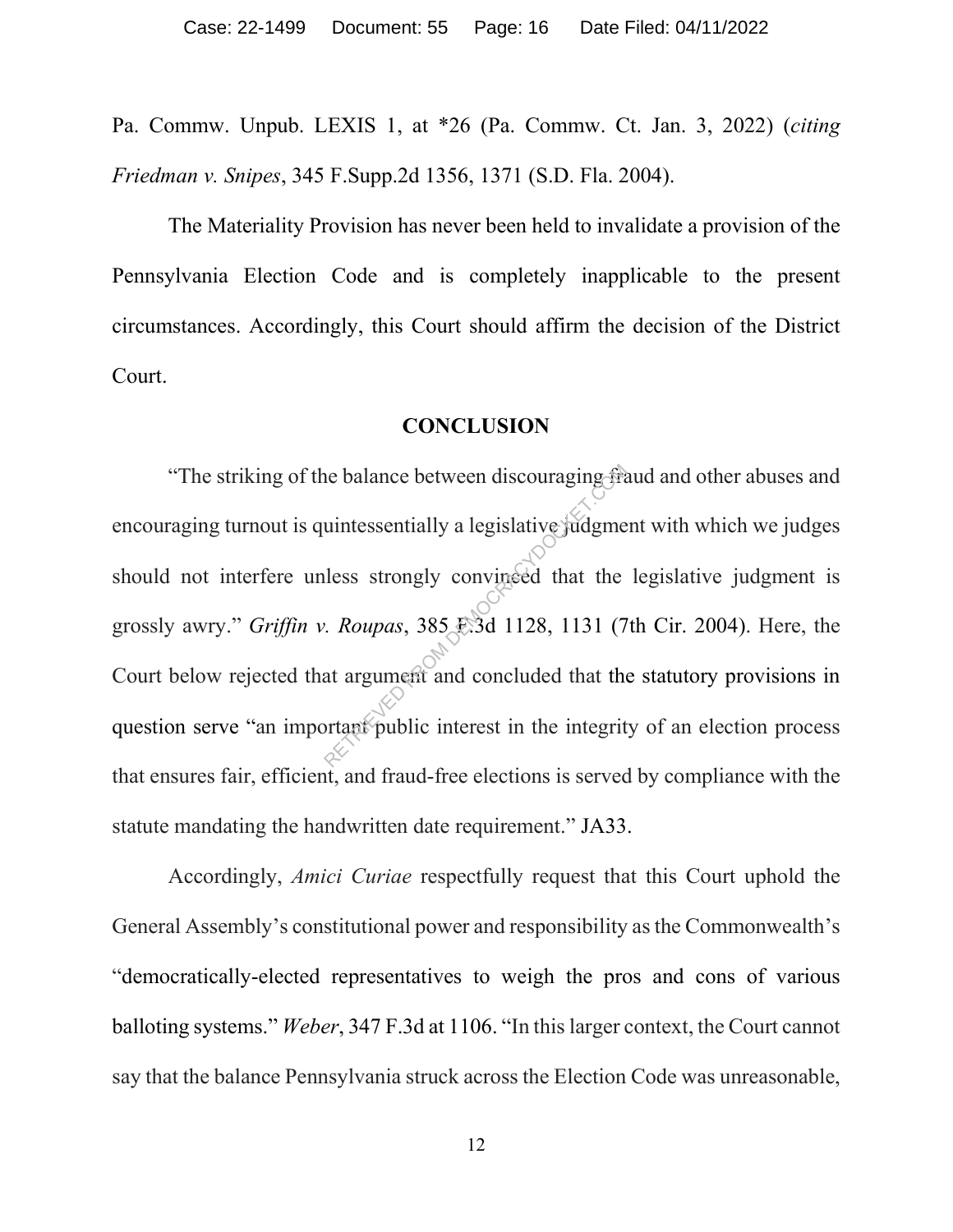illegitimate, or otherwise not 'sufficiently weighty to justify . . .'" *Donald J. Trump* 

*for President, Inc.*, 493 F. Supp. 3d at 395 (*citing Weber*, 347 F.3d at 1107).

Accordingly, *Amici Curiae* respectfully request that this Court deny the

Appellants' appeal and affirm the decision of the District Court.

Respectfully submitted,

Dated: April 11, 2022

 /*s/ Zachary M. Wallen*  Zachary M. Wallen Pennsylvania Bar No. 309176 CHALMERS & ADAMS LLC 301 South Hills Village Drive Suite LL200-420 $\sim$ Pittsburgh, PA 15241 (412) 200-0842 (412) 235-5001 (*facsimile*) zwallen@chalmersadams.com 301 South Hills Village<br>
Suite LL200-420<br>
Pittsburgh, PA-15241<br>
(412) 200-0842<br>
(412) 235-5001 (*facsin*<br>
zwallen@chalmersadai<br> *Counsel for Amici Cur*<br> *Speaker of the Pei*<br> *Representatives, Bry Leader of the Per*<br> *Rep* 

*Counsel for Amici Curiae*

*Speaker of the Pennsylvania House of Representatives, Bryan Cutler, Majority Leader of the Pennsylvania House of Representatives, Kerry Benninghoff, President Pro Tempore of the Pennsylvania Senate, Jake Corman, and Majority Leader of the Pennsylvania Senate, Kim Ward*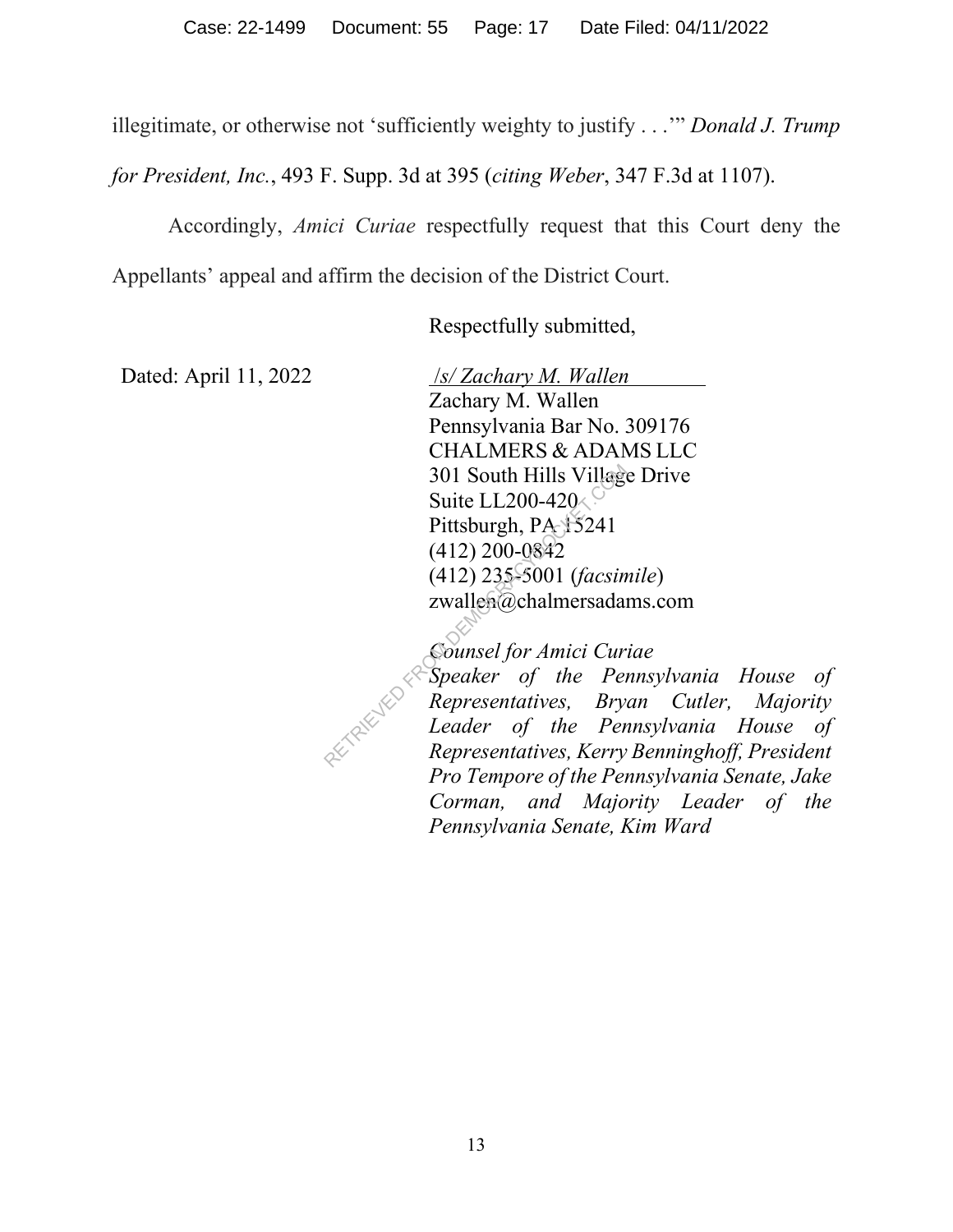## **COMBINED CERTIFICATIONS**

I, Zachary M. Wallen, hereby certify that:

1. I am a member of the bar of this Court;

2. The text of the electronic version of this brief is identical to the text of the paper copies;

3. This file was scanned with the most recent version of Windows Defender

(1.363.150.0), and no virus was detected; and

4. This brief contains 2,980 words and therefore complies with Federal Rules of

Appellate Procedure  $29(a)(5)$  and  $32(a)(5)$ .

In making this certificate, I have relied on the word count of the wordprocessing system used to prepare the brief. 980 words and therefore complies<br>
(a)(5) and 32(a)(5).<br>
tificate, I have relied on the word corresponding to prepare the brief.<br>
(022  $\frac{\sqrt{s/ Zach}}{Counse}$ <br>
Speaker House

Dated: April 11, 2022 */s/ Zachary M. Wallen Counsel for Amici Curiae Speaker of the Pennsylvania House of Representatives, Bryan Cutler, Majority Leader of the Pennsylvania House of Representatives, Kerry Benninghoff, President Pro Tempore of the Pennsylvania Senate, Jake Corman, and Majority Leader of the Pennsylvania Senate, Kim Ward*